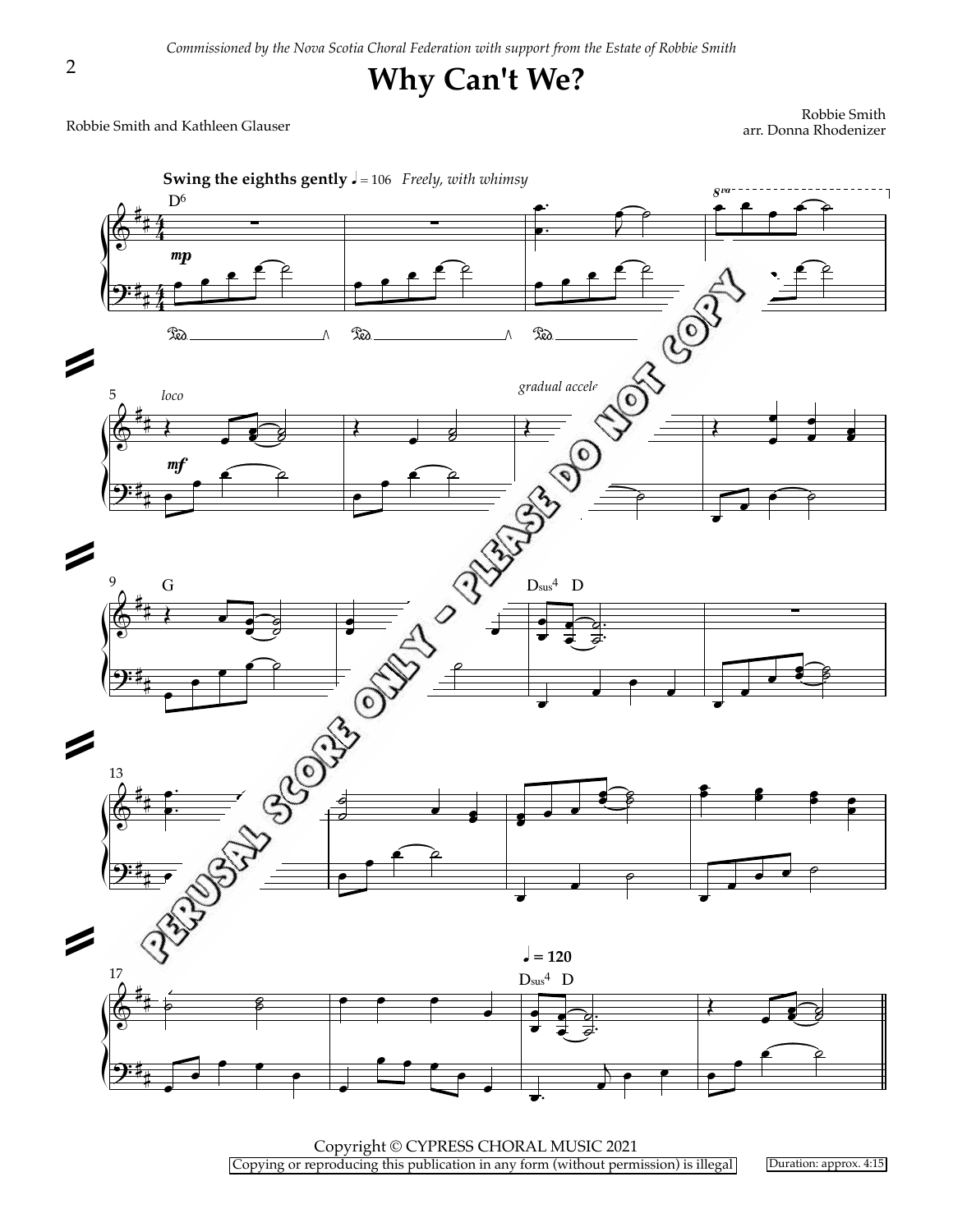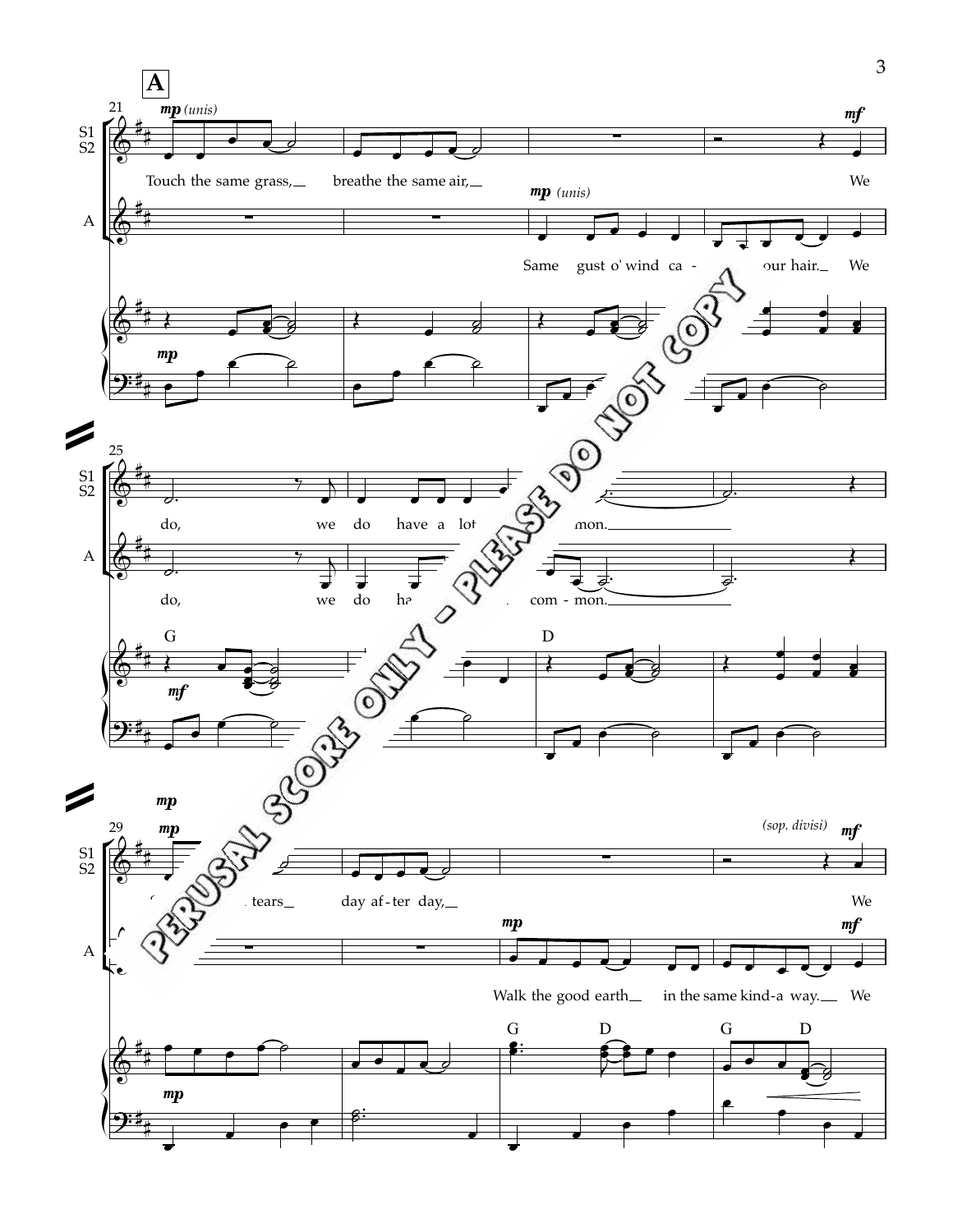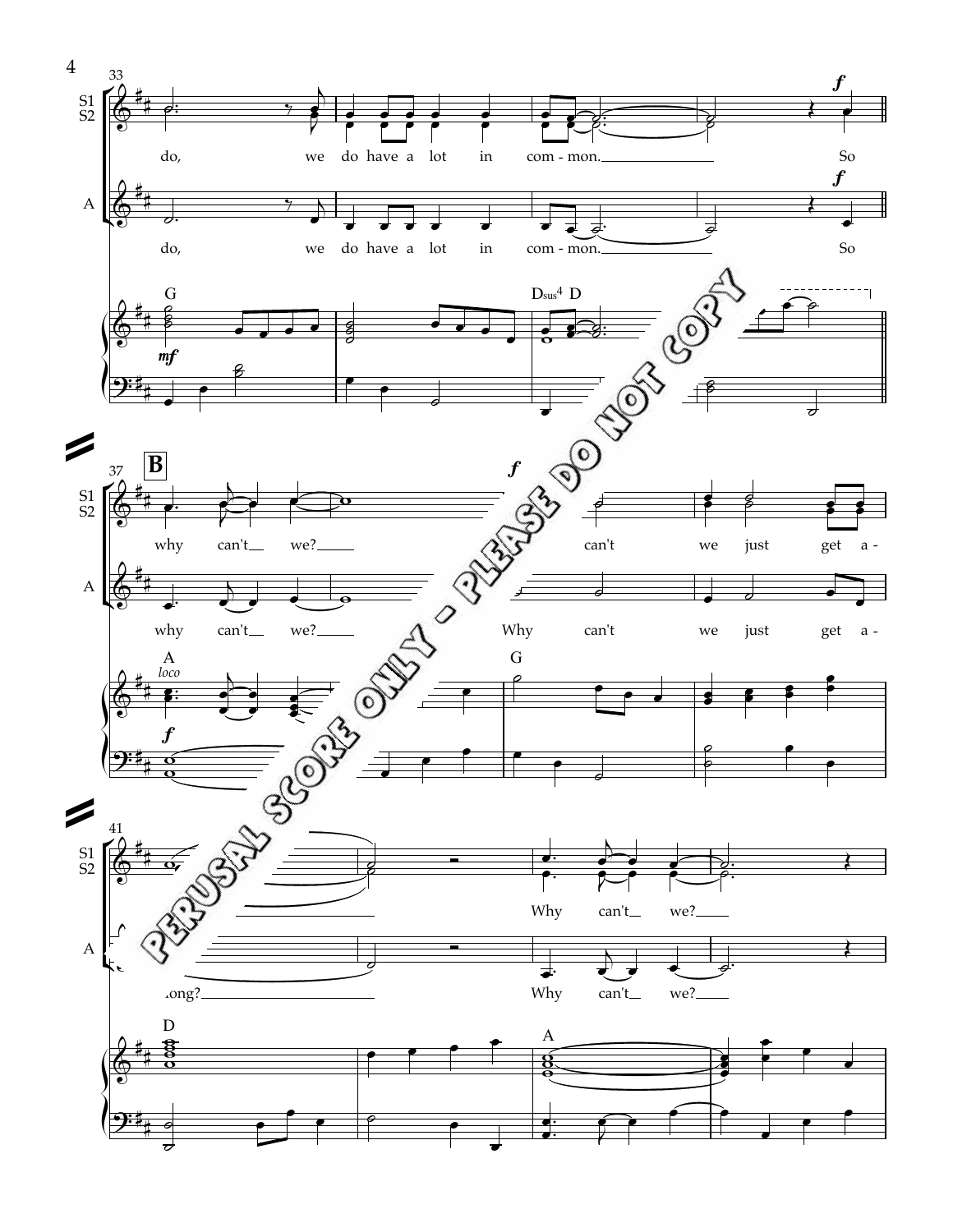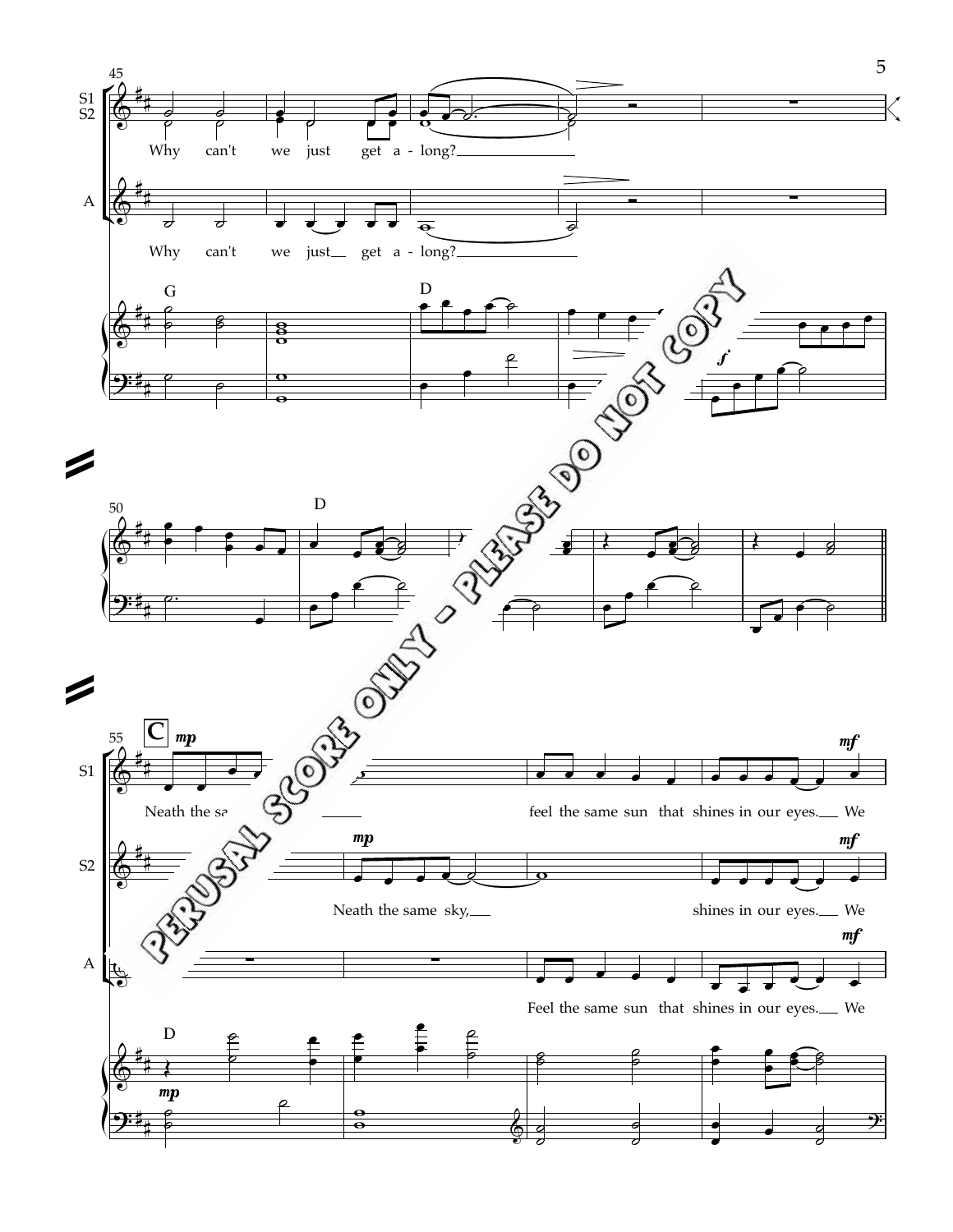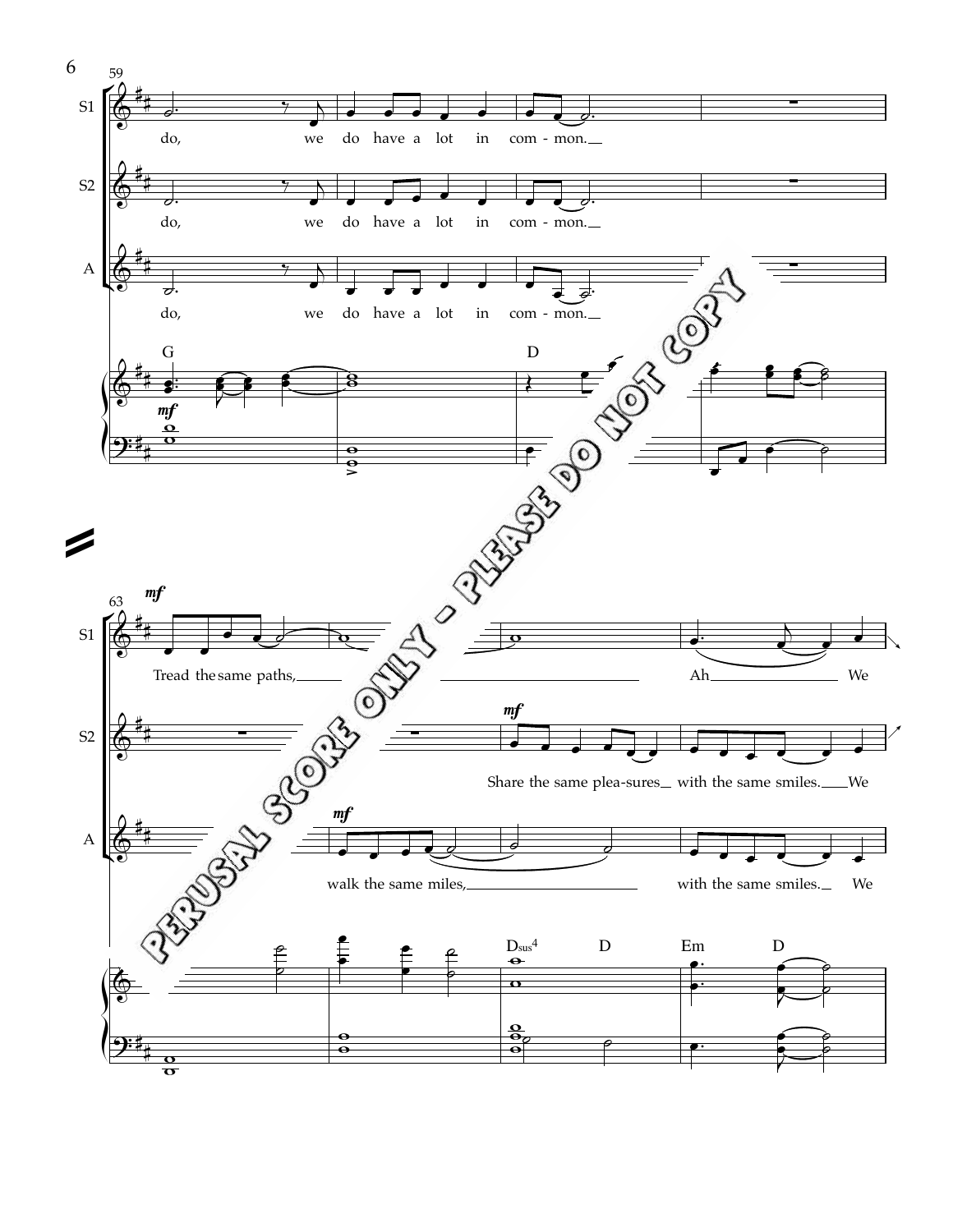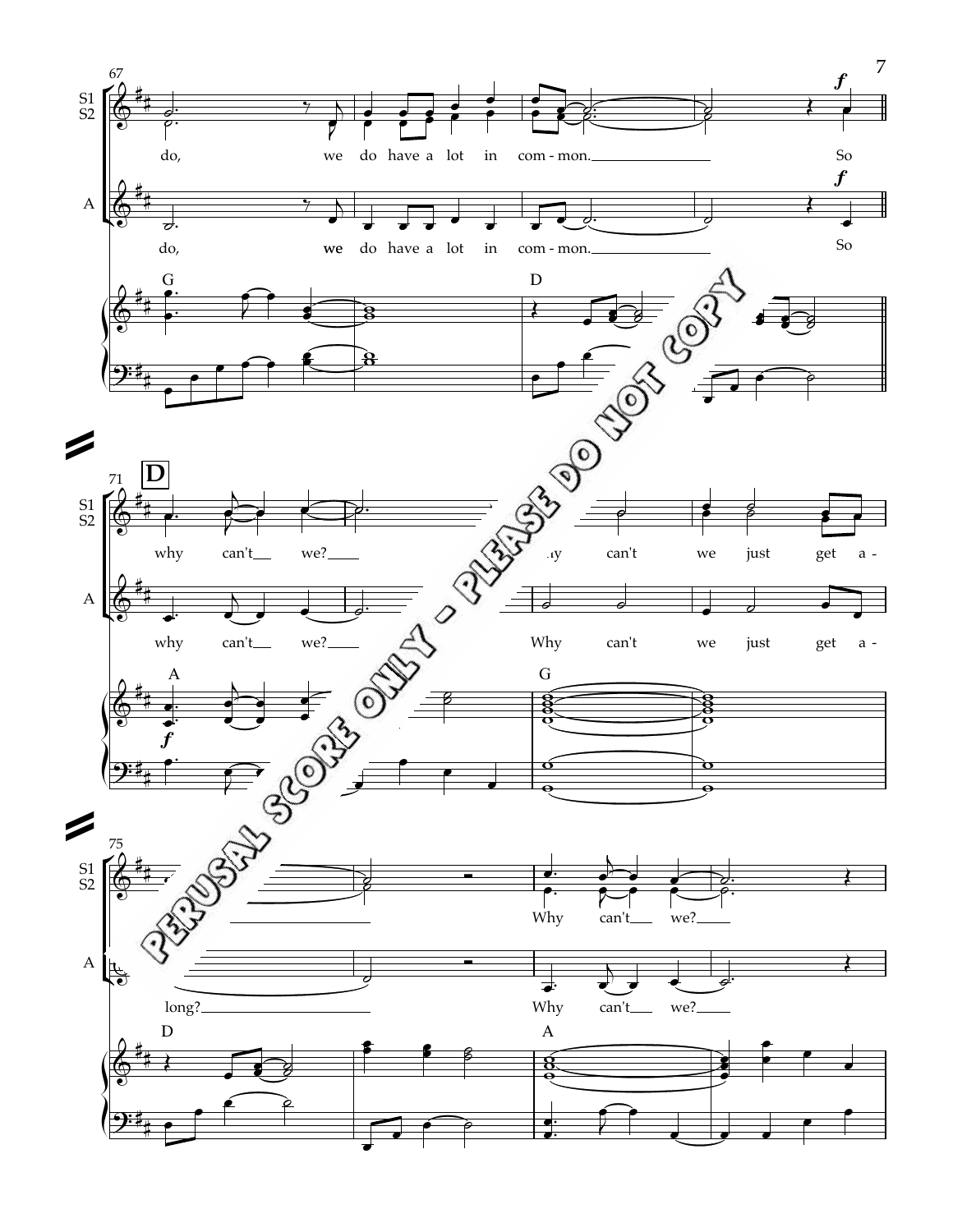

8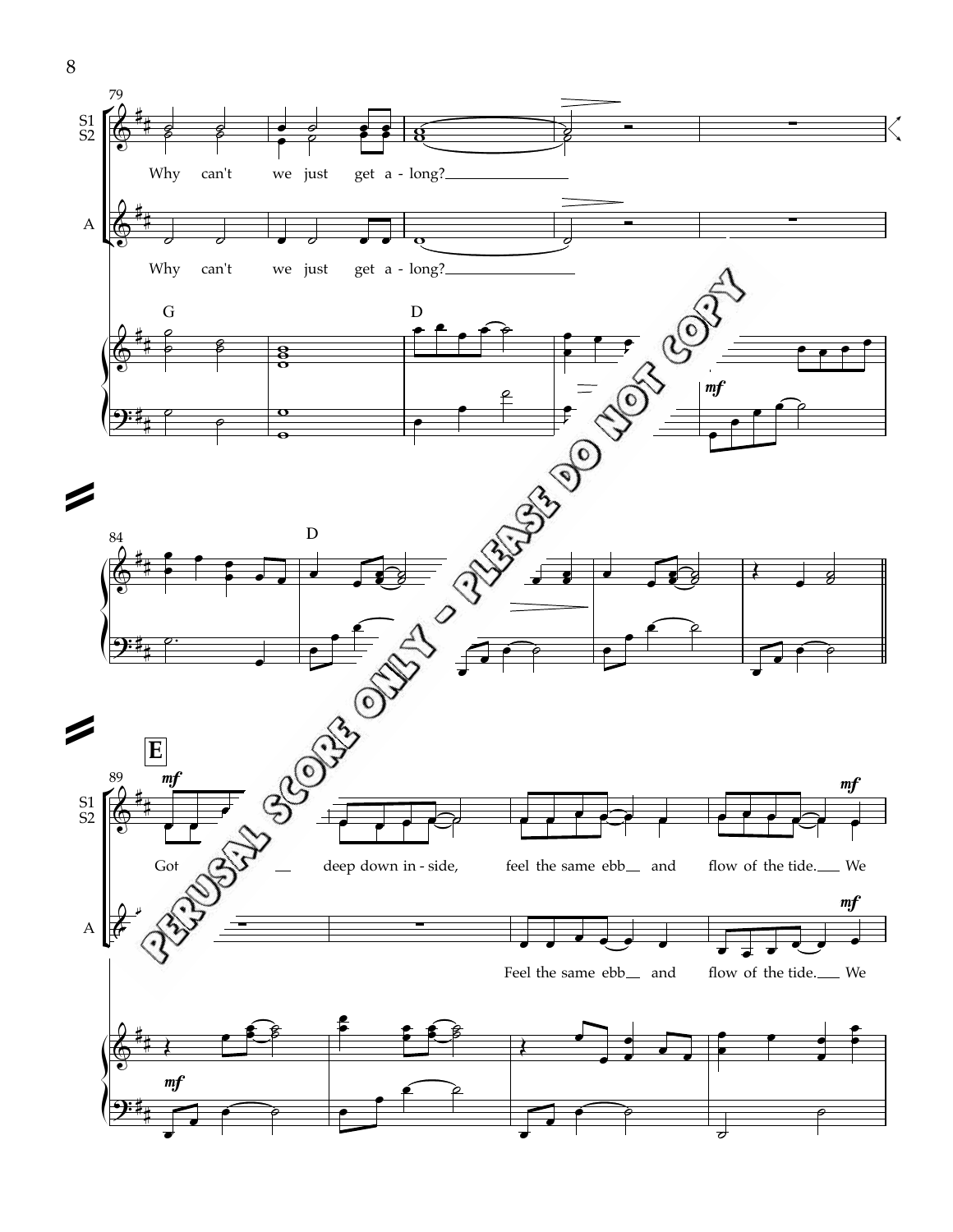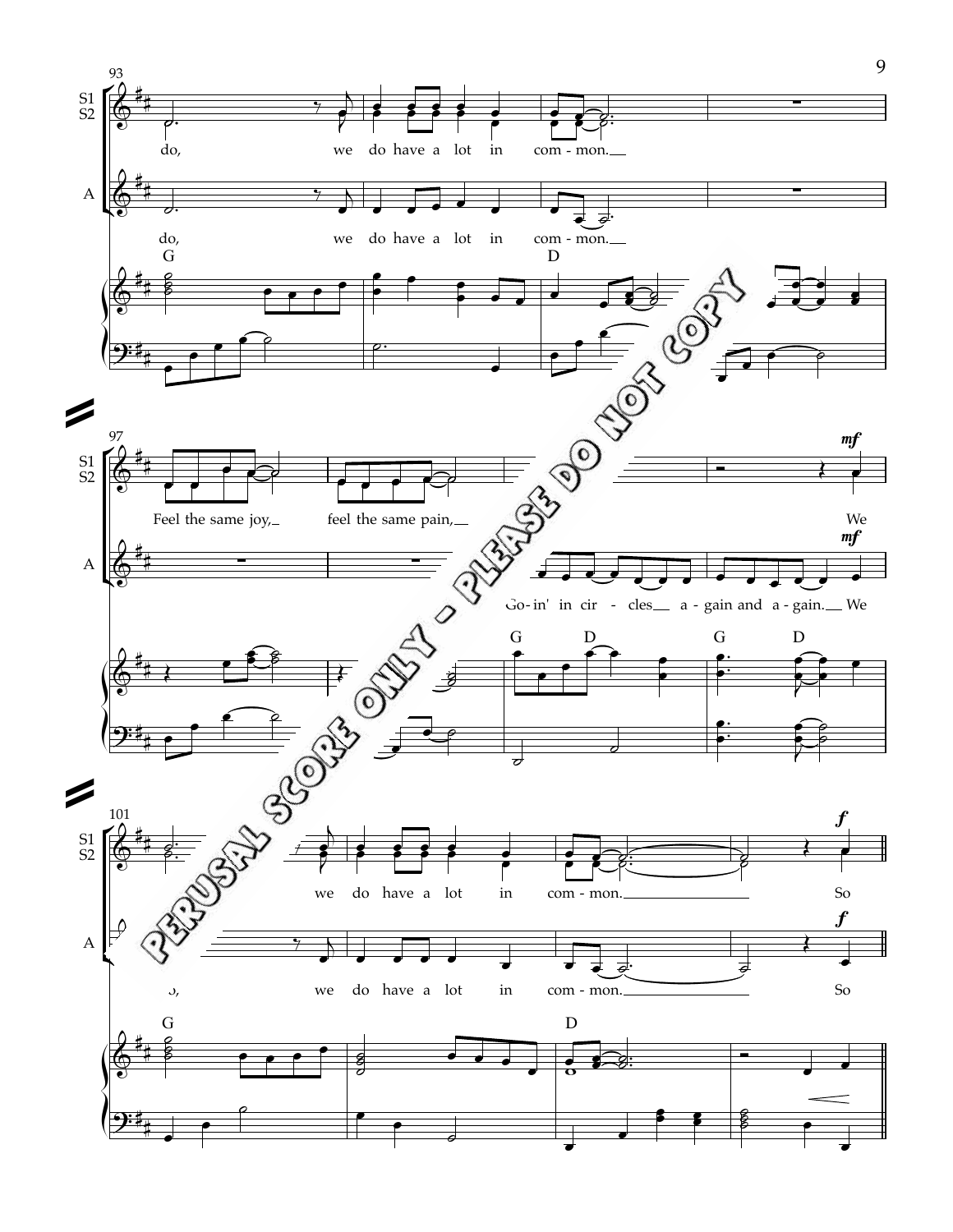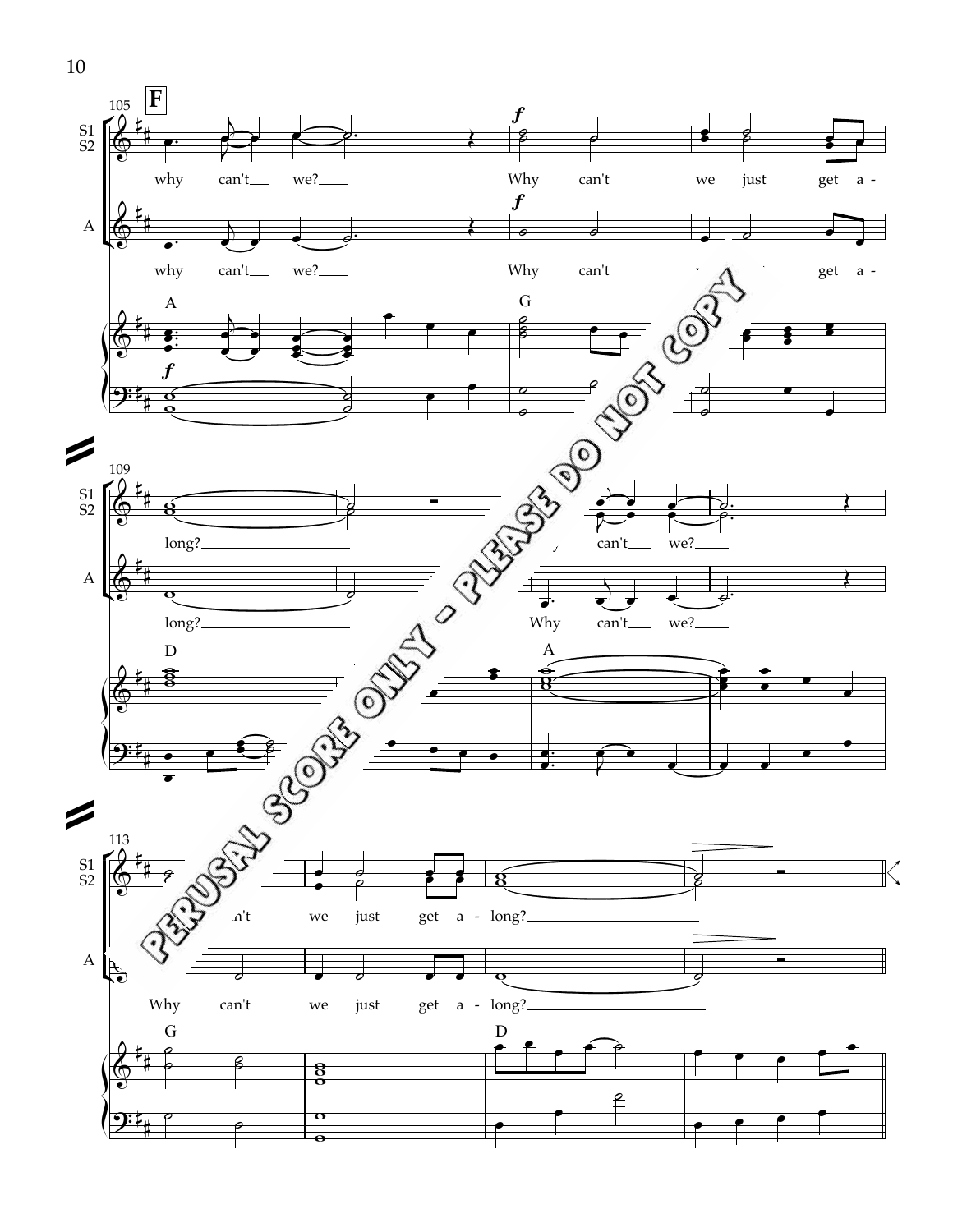

11